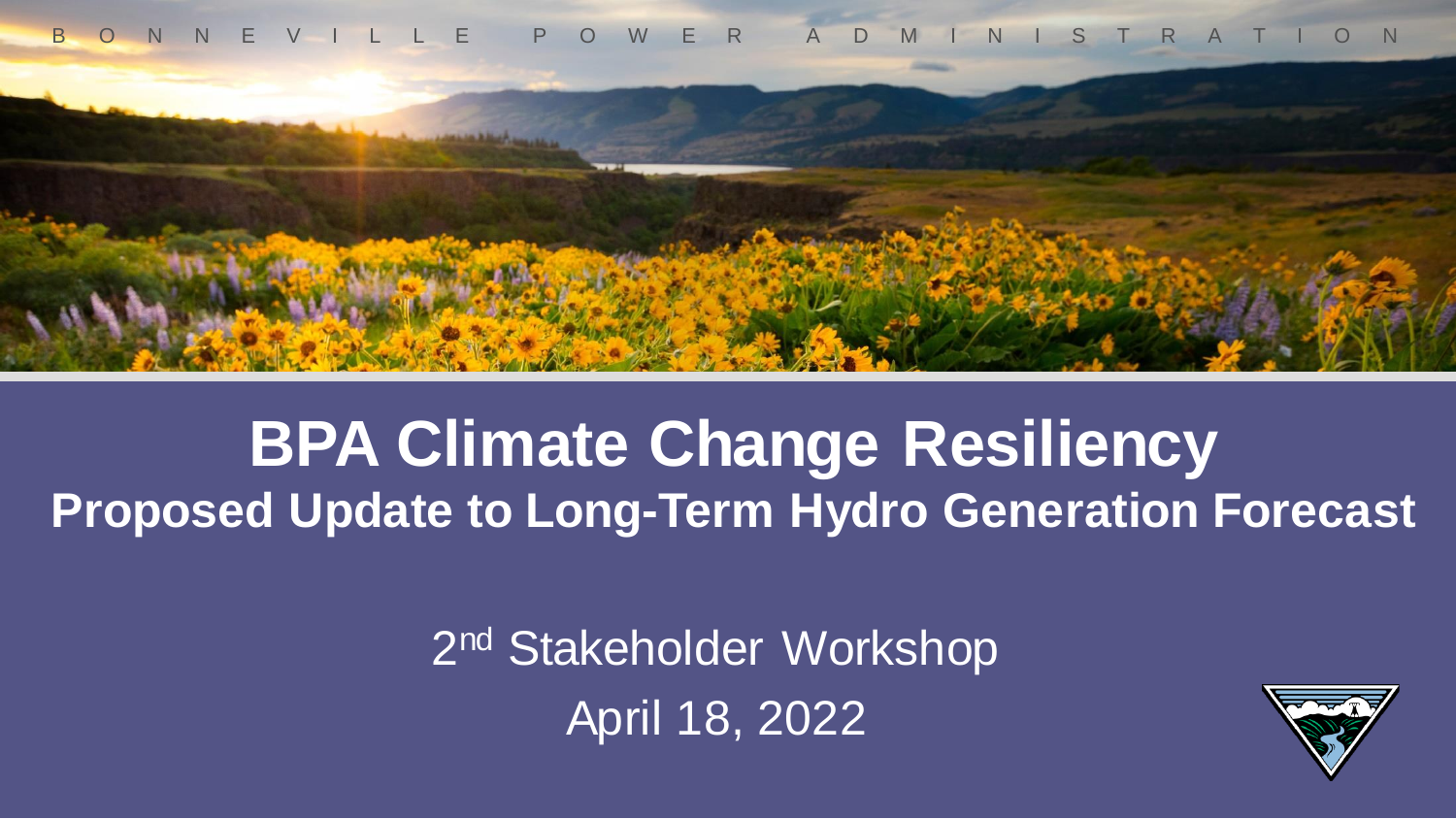#### **Overview**

- At the March 21<sup>st</sup> workshop, BPA proposed to update streamflow assumptions for its long-term hydro generation forecast used in routine planning to better reflect emerging climate change trends and provide a more accurate range of future generation. Specifically, BPA is proposing to:
	- To use the most-recent 30-years of streamflows (1989 2018 Modified Flows), instead of streamflows dating back to 1929.
	- $-$  To establish firm generation using the monthly 10<sup>th</sup> percentiles from the most recent 30-years of streamflows, instead of using 1937 water.
- BPA is proposing to make these changes for the upcoming RHWM process and BP-24 rate case.
- Subsequently, BPA received requests from several customers to provide additional analysis on the down-stream impacts. Accordingly, BPA is providing additional raterelated analysis so it can be used to better inform stakeholder comments.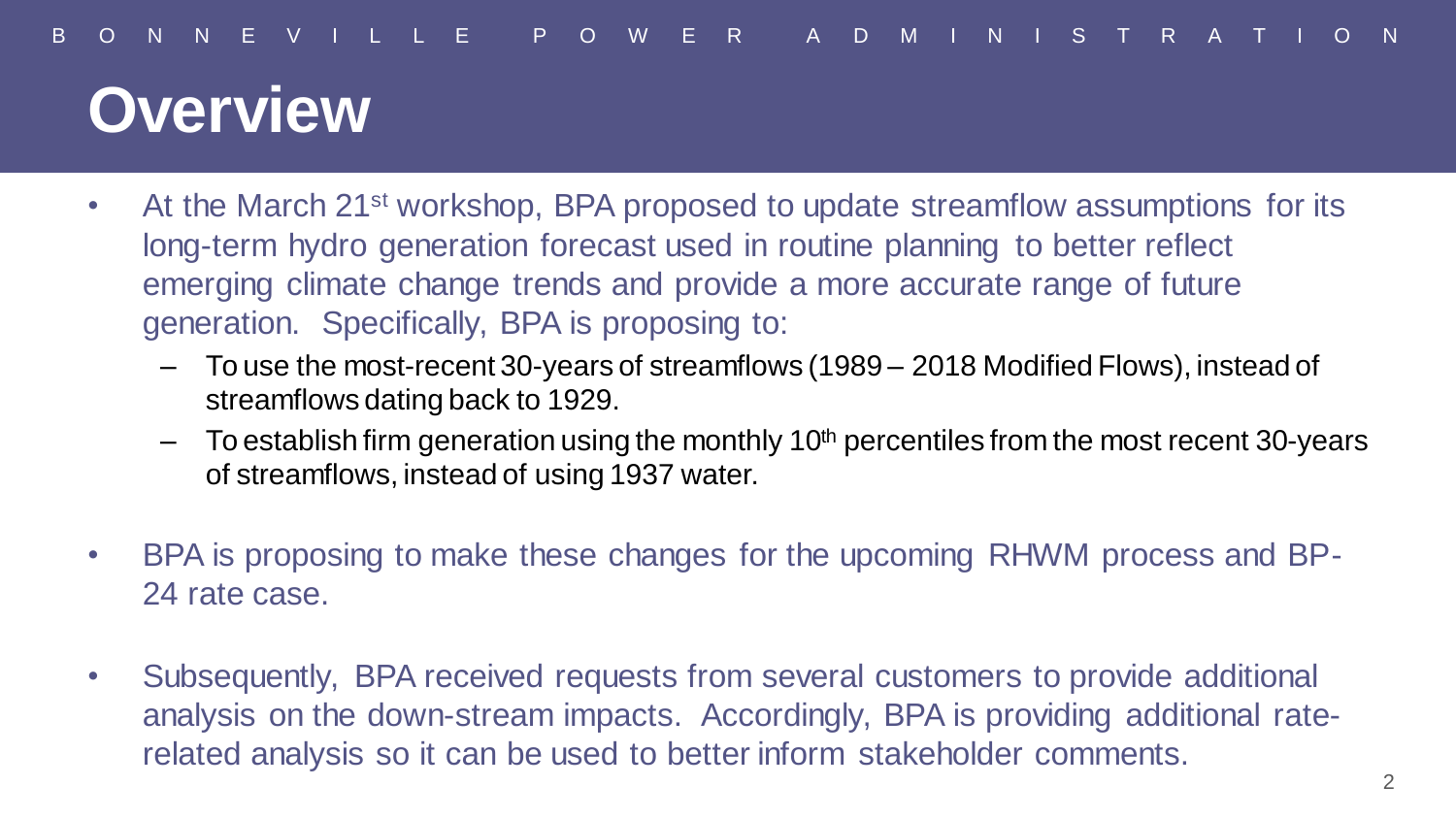## **Additional Analysis**

- Today, BPA is sharing results of additional analysis and/or discussion on the impacts of the proposed change per the following customer requests:
	- Customer-specific impacts to Tier 1 allocations and effective rates
	- Impacts to generation inputs
	- Impacts to risk
	- Impacts to the Slice RSO test
	- Additional hydrological data (a synthetic climate change adjustment to historical dataset)
- In addition to this PowerPoint, a full rates impact model is available at <https://www.bpa.gov/energy-and-services/power/climate-change-fcrps> under "Climate Change Resiliency" (TRMbd\_Climate Change)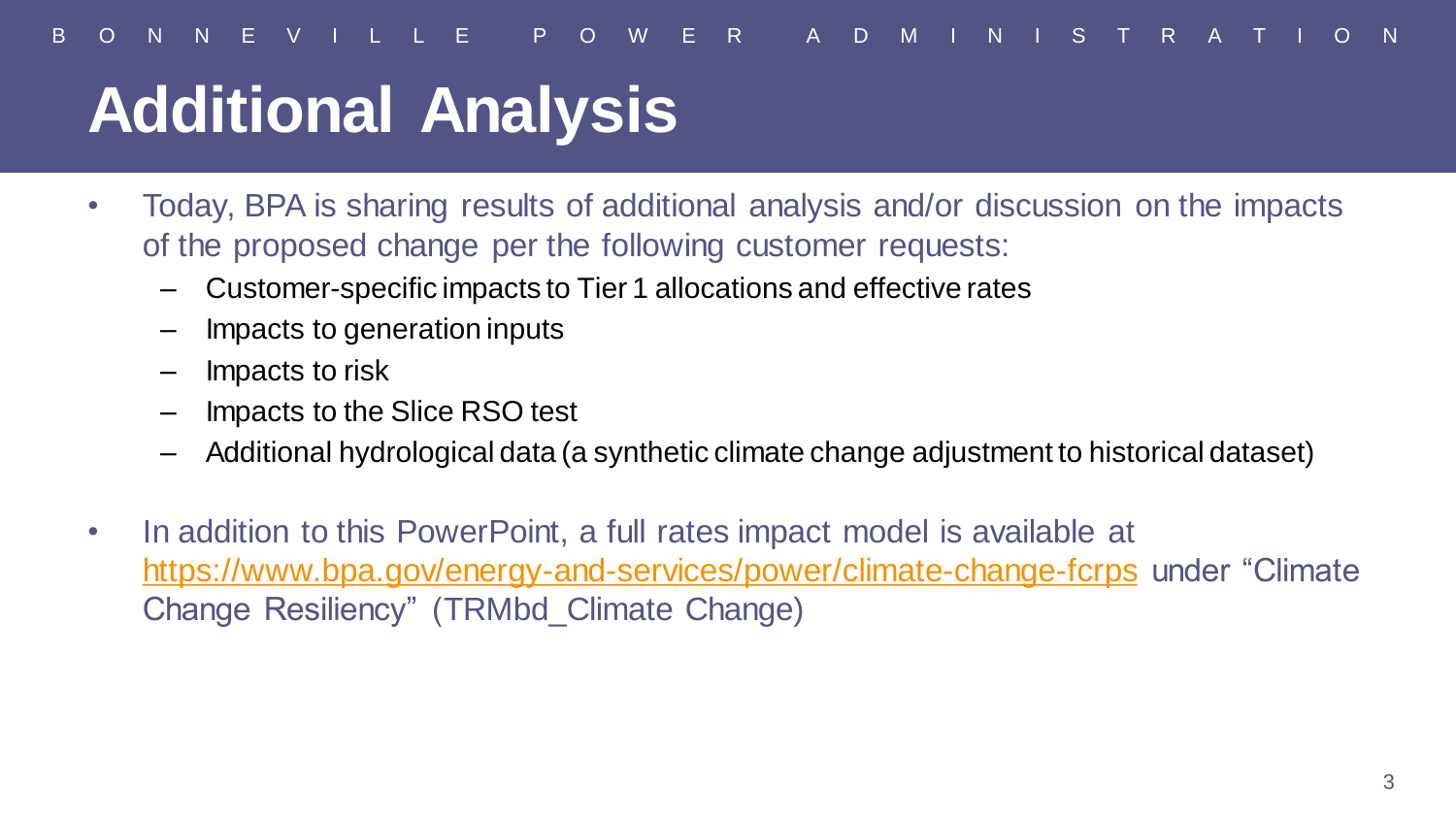## **Understanding the Math**

- In the next two slides, we will walk through two examples to illustrate how overestimating firm inventory would impact BPA's Slice and Non-Slice products.
- **Proof 1** compares the financial impact assuming all customers have loads greater than their RHWM.
- **Proof 2** compares the financial impact assuming customers have Unused RHWM equal to the amount of firm inventory overestimation.
- **Conclusion:** The financial impact is the same across products and the ultimate amount paid is the same (less a small impact associated with the risk of Unused RHWM being borne by the Non-Slice product).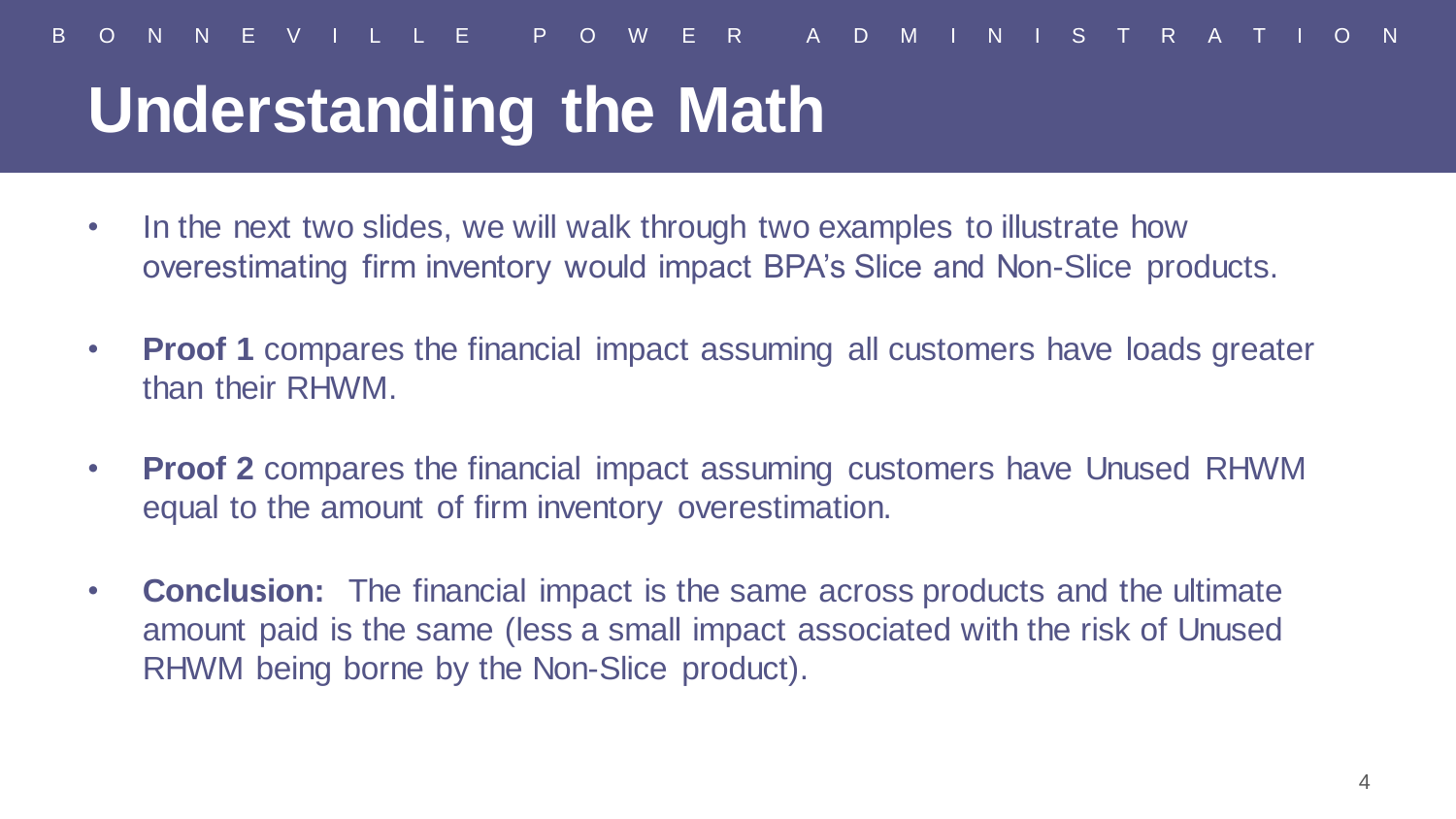# **Simple Math Proof 1 – Tier 1 Reduced**

| Forecast System Bigger than Actual System |                                    |  |                                     |       |                  |       |                           | Forecast System Equal to Actual System   |  |                      |       |                  |       |
|-------------------------------------------|------------------------------------|--|-------------------------------------|-------|------------------|-------|---------------------------|------------------------------------------|--|----------------------|-------|------------------|-------|
| Market \$/MWh \$<br>40                    |                                    |  |                                     |       |                  |       | Market \$/MWh \$<br>40    |                                          |  |                      |       |                  |       |
| BPA Revenue Requirement $$2,000,000,000$  |                                    |  |                                     |       |                  |       |                           | BPA Revenue Requirement $$2,000,000,000$ |  |                      |       |                  |       |
|                                           |                                    |  | <b>Forecast Firm</b>                |       | 7,100            |       |                           |                                          |  | <b>Forecast Firm</b> |       | 6,900            |       |
| Actual System<br>Α                        |                                    |  |                                     | 6,900 |                  |       | <b>Actual System</b><br>B |                                          |  |                      | 6,900 |                  |       |
| 5                                         |                                    |  |                                     |       |                  |       |                           |                                          |  |                      |       |                  |       |
| 6                                         |                                    |  | <b>Slice</b>                        |       | <b>Non-Slice</b> |       |                           |                                          |  | <b>Slice</b>         |       | <b>Non-Slice</b> |       |
|                                           |                                    |  | 25%                                 |       | 75%              |       |                           |                                          |  | 25%                  |       | 75%              |       |
|                                           | 8 Forecast Effective Tier 1 Rate S |  | $32.16$ $\overline{\phantom{1}}$ \$ |       | 32.16            | Total |                           | 8 Forecast Effective Tier 1 Rate S       |  | 33.09                | l \$  | 33.09            | Total |
| 9                                         |                                    |  |                                     |       |                  | aMW   |                           |                                          |  |                      |       |                  | aMW   |
| 10                                        | Load MWh                           |  | 15,549,000                          |       | 46,647,000       | 7100  | 10                        | Load MWh                                 |  | 15,549,000           |       | 46,647,000       | 7100  |
| 11                                        | Forecast Tier 1 MWh                |  | 15,549,000                          |       | 46,647,000       | 7100  | 11                        | Forecast MWh                             |  | 15,111,000           |       | 45,333,000       | 6900  |
| 12                                        | Actual Tier 1 MWh                  |  | 15,111,000                          |       | 46,647,000       | 7050  | 12                        | <b>Actual MWh</b>                        |  | 15,111,000           |       | 45,333,000       | 6900  |
| 13                                        | Actual Tier 1 Effective Rate S     |  | 33.09                               | Ŝ.    | 32.16            |       | 13                        | Actual Tier 1 Effective Ratel S          |  | 33.09                |       | 33.09            |       |
| 14                                        | Power Purchase aMW                 |  | 50                                  |       | 150              | 200   | 14                        | Power Purchase aMW                       |  | 50                   |       | 150              | 200   |
| 15                                        | Power Purchase MWh                 |  | 438,000                             |       | 1,314,000        | 200   | 15                        | Power Purchase MWh                       |  | 438,000              |       | 1,314,000        | 200   |
| 16                                        | Power Purchase Costs   \$          |  | 17,520,000                          | Ŝ.    | 52,560,000       |       | 16                        | Power Purchase Costs   \$                |  | 17,520,000 \$        |       | 52,560,000       |       |
|                                           | Actual Tier 1 + Power              |  |                                     |       |                  |       |                           | Actual Tier 1 + Power                    |  |                      |       |                  |       |
| 17 Purchase Costs Effective Rate \$       |                                    |  | $33.28$ \$                          |       | 33.28            |       |                           | 17 Purchase Costs Effective Rate   \$    |  | $33.28$ \$           |       | 33.28            |       |

**Proof 1 - Load above RHWM**. The only difference between A and B is the source of funding unexpected power purchase costs for Non-Slice products. In A, it is forecast error paid for by BPA financial reserves. In B, it is above RHWM load paid for throug h Tier 2 rates or non-Federal resources. In BPA staffs' opinion, this is working as intended and is demonstrably equitable.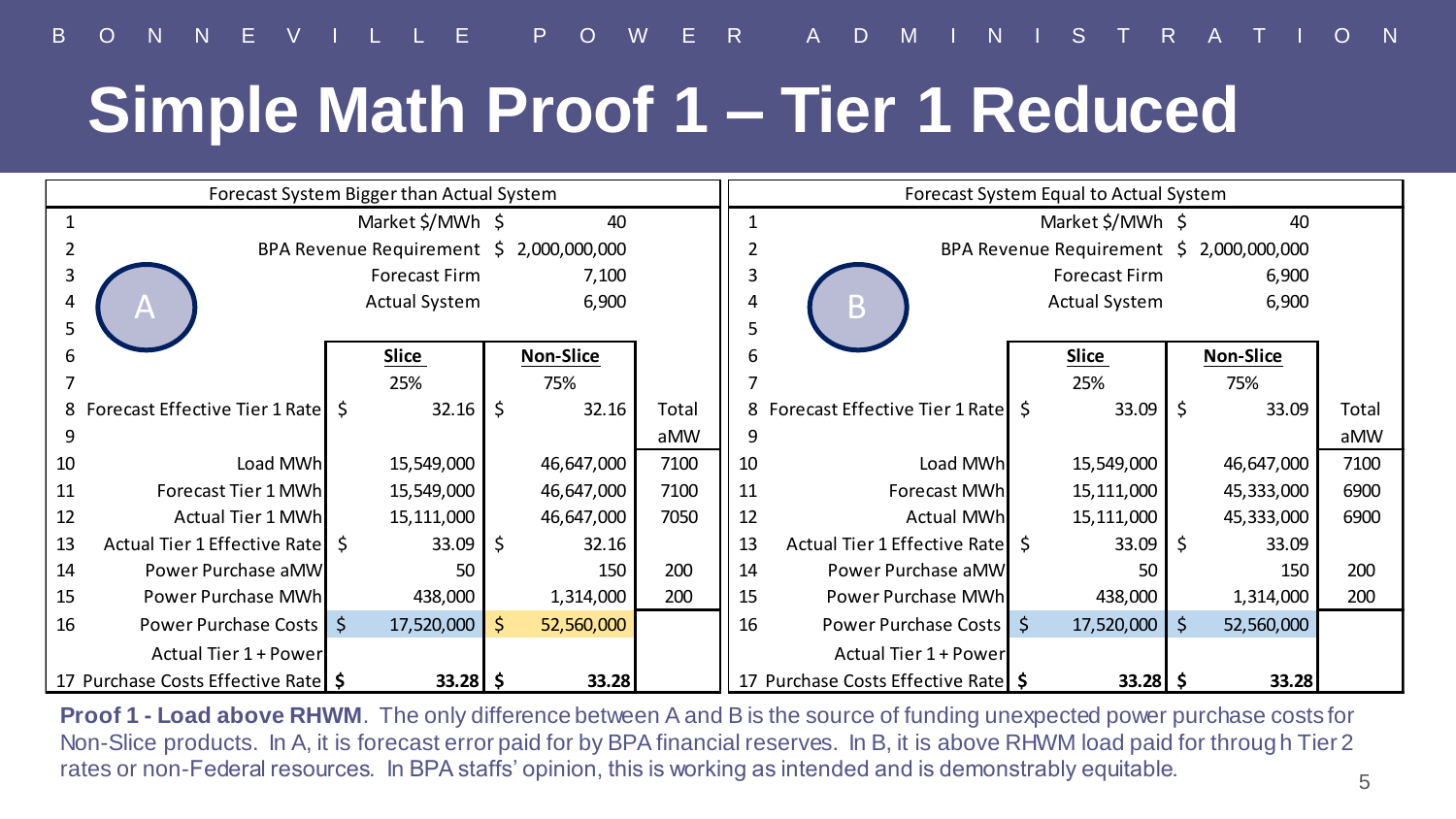# **Simple Math Proof 2 – Tier 1 Unchanged**

| Forecast System Bigger than Actual System |                                     |                                          |  |                  |       |              | Forecast System Equal to Actual System |  |                                          |         |                  |          |                |
|-------------------------------------------|-------------------------------------|------------------------------------------|--|------------------|-------|--------------|----------------------------------------|--|------------------------------------------|---------|------------------|----------|----------------|
|                                           |                                     | Market \$/MWh \$                         |  | 40               |       | $\mathbf{1}$ |                                        |  | Market \$/MWh \$                         |         | 40               |          | Proof $2 -$    |
|                                           |                                     | BPA Revenue Requirement \$ 2,000,000,000 |  |                  |       |              |                                        |  | BPA Revenue Requirement \$ 2,000,000,000 |         |                  |          | <b>Unused</b>  |
|                                           |                                     | <b>Forecast Firm</b>                     |  | 7,100            |       |              |                                        |  | <b>Forecast Firm</b>                     |         | 6,900            |          |                |
|                                           |                                     | <b>Actual System</b>                     |  | 6,900            |       |              |                                        |  | <b>Actual System</b>                     |         | 6,900            |          | <b>RHWM</b>    |
| 5                                         | Unused                              |                                          |  | 200              |       | 5            | D                                      |  | Unused                                   |         |                  |          | equal to lost  |
| 6                                         |                                     | Tier 1 Load                              |  | 60,444,000       | 6,900 | 6            |                                        |  | Tier 1 Load                              |         | 60,444,000       | 6,900    | system.        |
|                                           |                                     | Slice %                                  |  | 25%              |       |              |                                        |  | Slice %                                  |         | 25%              |          | Products pay   |
| 8                                         |                                     | Tier 1 Slice                             |  | 15,549,000       | 26%   |              |                                        |  | Tier 1 Slice                             |         | 15,111,000       | 25%      | the same       |
| 9                                         |                                     | Tier 1 Non-Slice                         |  | 44,895,000       | 74%   | 10           |                                        |  | Tier 1 Non-Slice<br>Unused Revenue \$    |         | 45,333,000       | 75%      |                |
| 10                                        |                                     | Unused Revenue \$                        |  | 70,080,000       |       | 11           |                                        |  |                                          |         |                  |          | effective rate |
| 11                                        |                                     |                                          |  |                  |       | 12           |                                        |  | Slice                                    |         | <b>Non-Slice</b> |          | less a small   |
| 12                                        |                                     | Slice                                    |  | <b>Non-Slice</b> |       | 13           | <b>Percent of Costs</b>                |  | 25%                                      |         | 75%              |          | difference     |
| 13                                        | <b>Percent of Costs</b>             | 26%                                      |  | 74%              |       | 14           | Forecast Effective Tier 1 Rate S       |  | $33.09$ \$                               |         | 33.09            | Total    | due to Non-    |
| 14                                        | Forecast Effective Tier 1 Rate S    | $31.93$ S                                |  | 31.93            | Total | 15           |                                        |  |                                          |         |                  | aMW      | <b>Slice</b>   |
| 15                                        |                                     |                                          |  |                  | aMW   | 16           | Load MWh                               |  | 15,111,000                               |         | 45,333,000       | 6900     |                |
| 16                                        | Load MWh                            | 15,549,000                               |  | 44,895,000       | 6900  | 17           | Forecast Tier 1 MWh                    |  | 15,111,000                               |         | 45,333,000       | 6900     | products       |
| 17                                        | Forecast Tier 1 MWh                 | 15,549,000                               |  | 44,895,000       | 6900  |              |                                        |  |                                          |         |                  |          | bearing the    |
| 18                                        | <b>Actual Tier 1 MWh</b>            | 15,111,000                               |  | 44,895,000       | 6850  | 18           | Actual Tier 1 MWh                      |  | 15,111,000                               |         | 45,333,000       | 6900     | risk of        |
| 19                                        | Actual Tier 1 Effective Rate S      | $32.85$ \$                               |  | 31.93            |       | 19           | Actual Tier 1 Effective Rate \$        |  | 33.09                                    | - Ś     | 33.09            |          | <b>Unused</b>  |
| 20                                        | Power Purchase aMW                  | 50                                       |  | 150              | 200   | 20           | Power Purchase aMW                     |  |                                          |         |                  | $\Omega$ | RHWM.          |
| 21                                        | Power Purchase MWh                  | 438,000                                  |  | 1,314,000        | 200   | 21           | Power Purchase MWh                     |  |                                          |         | $\sim$           | $\Omega$ |                |
| 22                                        | Power Purchase Costs 5              | $17,520,000$ \$                          |  | 52,560,000       |       | 22           | Power Purchase Costs 5                 |  |                                          | $\zeta$ | $\sim$           |          |                |
|                                           | Actual Tier 1 + Power               |                                          |  |                  |       |              | Actual Tier 1 + Power                  |  |                                          |         |                  |          |                |
|                                           | 23 Purchase Costs Effective Rate \$ | $33.06$ \$                               |  | 33.10            |       |              | 23 Purchase Costs Effective Rate \$    |  | $33.09$ \$                               |         | 33.09            |          | hi             |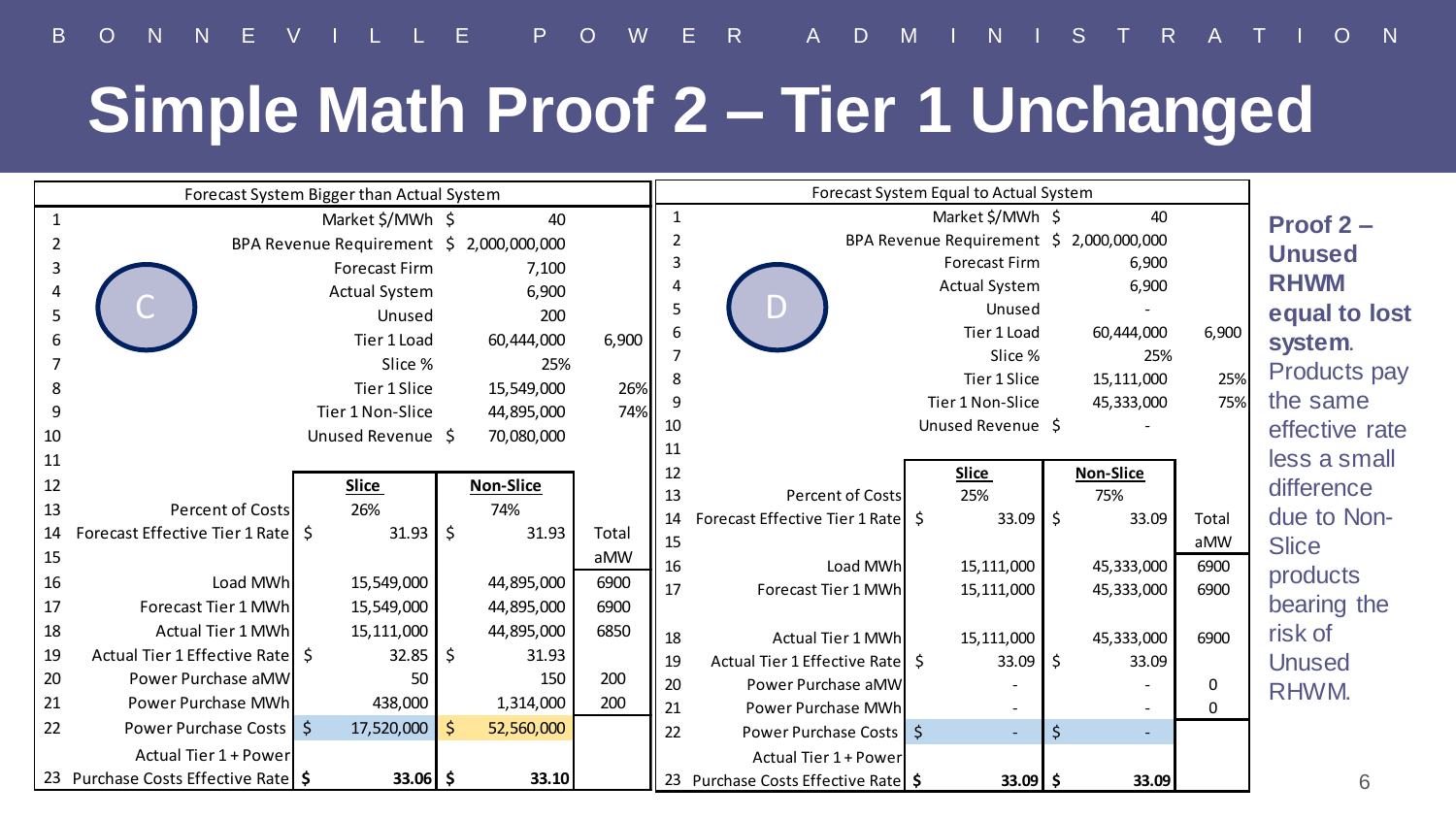#### **Impacts to Customer Rates**

|                 | <b>Critical Water Data</b> | T1SFCO aMW   Rates |                                                              |
|-----------------|----------------------------|--------------------|--------------------------------------------------------------|
| <b>Previous</b> | 80WY/1937                  | 6.739              | BP-22 adjusted for TOCAs 1/                                  |
| Current         | 30WY/P10                   | 6.955              | BP-22 adjusted for TOCAs and Climate Change rate analysis 2/ |

- Rate impact analysis compares: (i) forecast Tier 1 effective rates calculated using 80WY/1937 hydro generation data to determine the T1SFCO and RHWMs; to (ii) forecast Tier 1 effective rates calculated using 30WY/P10 hydro generation data to determine the T1SFCO and RHWMs.
- Analysis is based on customer load data in the BP-22 TRMbd Model
- Analysis uses BP-22 Tier 1 rates with the following adjustments:
	- 80WY/1937: Composite and Non-Slice customer rates are rescaled based on updated TOCAs and Non-Slice TOCAs.
	- 30WY/P10: Composite and Non-Slice customer rates are rescaled based on updated TOCAs and Non-Slice TOCAs. Additionally, the Composite rate includes an increased Firm Surplus Credit of \$21 million (from previous rate analysis) and a reduction in Generation Inputs revenue of \$407 thousand (see Gen Inputs slide below); and the Non-Slice rate includes a reduction in secondary revenue of \$32 million (non-slice share of \$42 million from previous rate analysis.)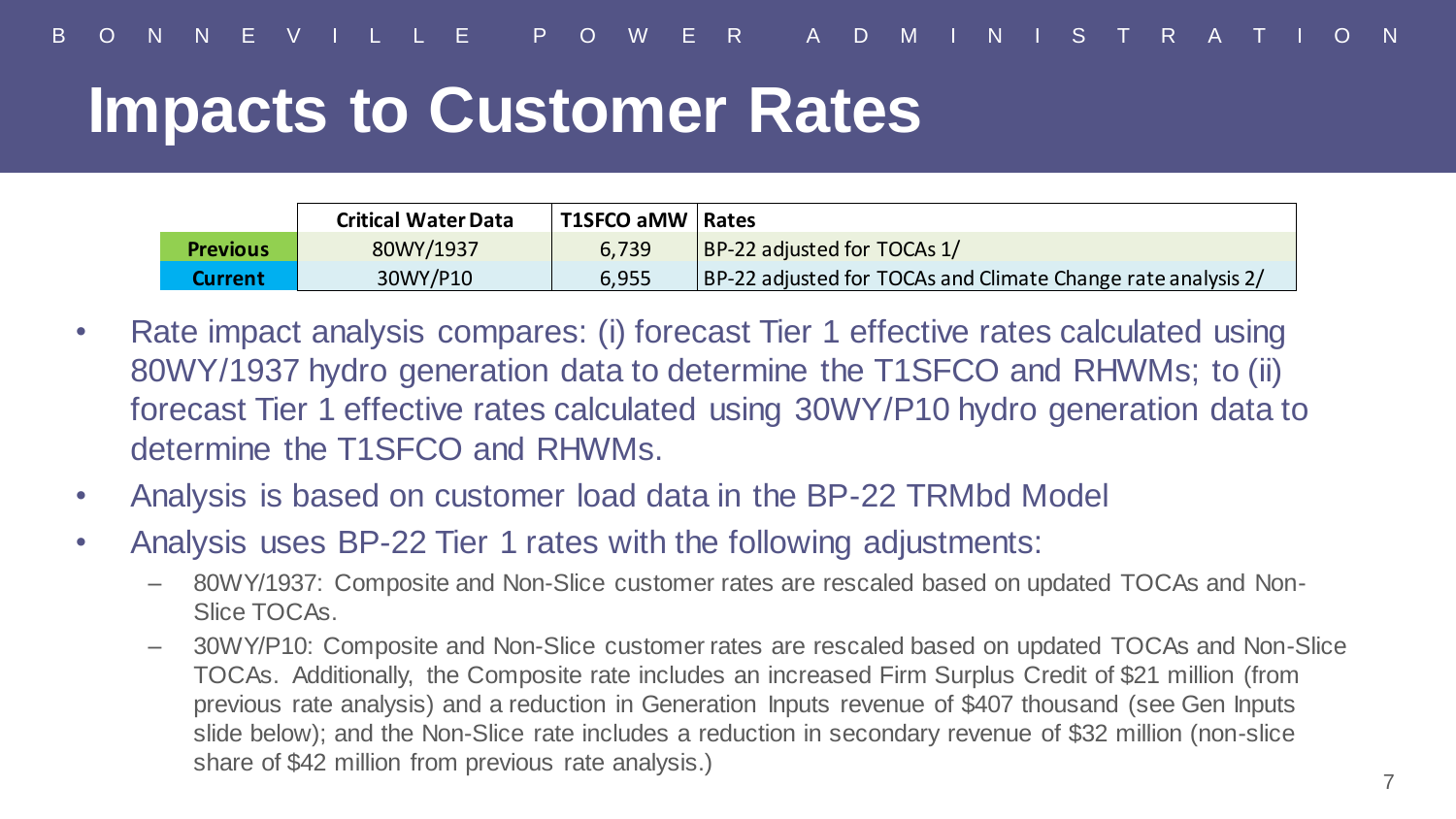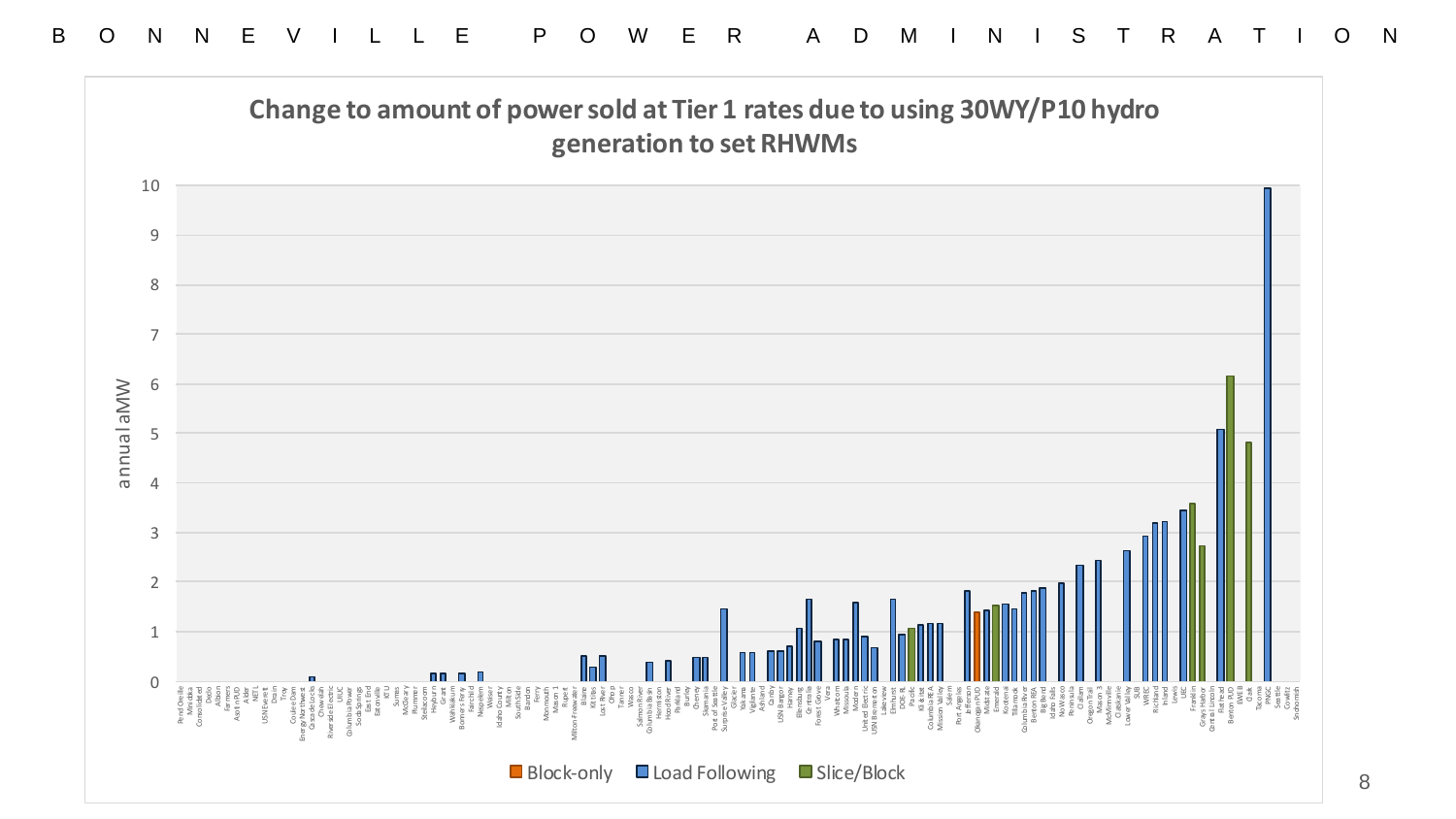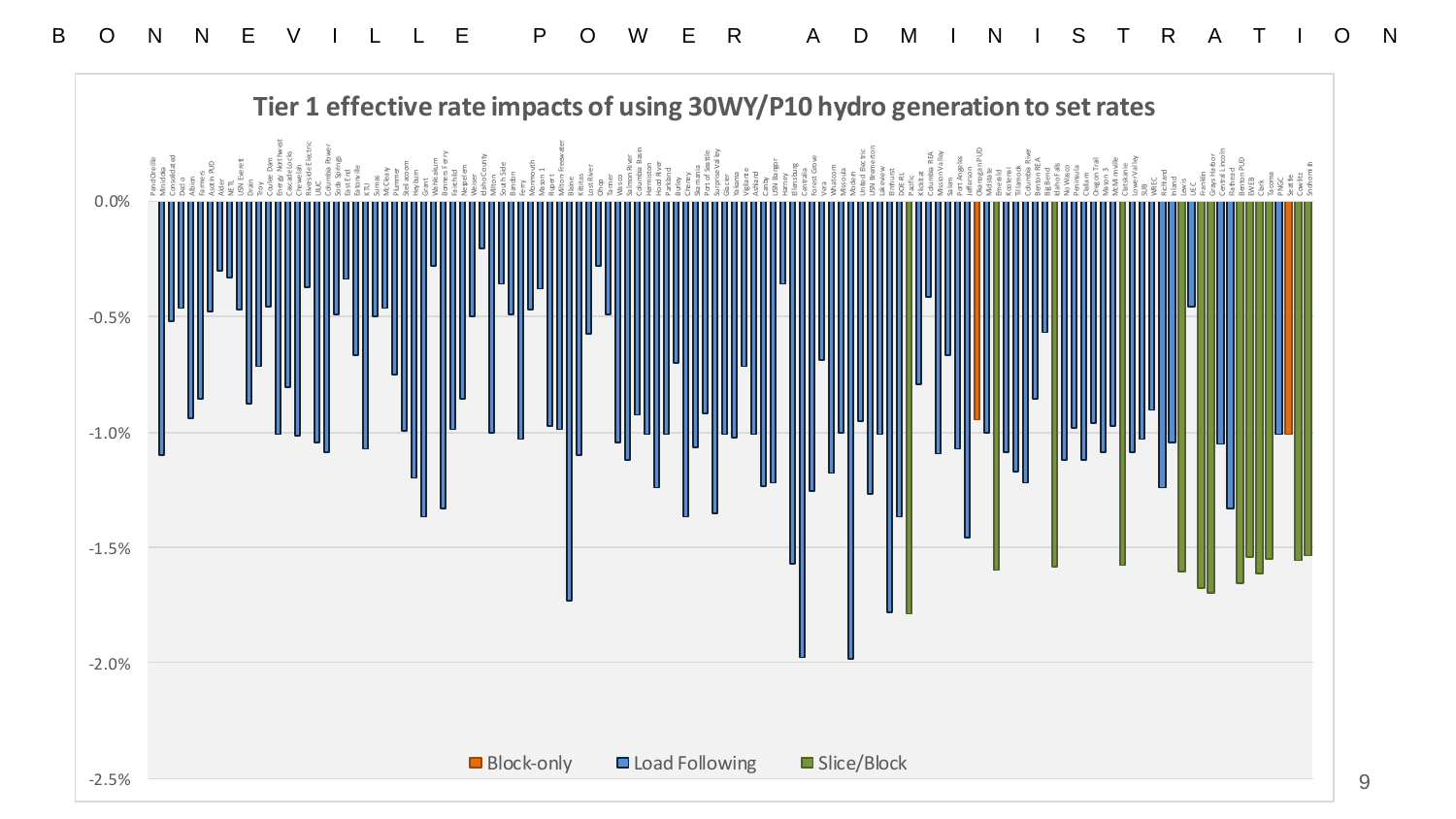#### **Impacts to Generation Inputs**

- All else equal, BPA's BP-24 embedded cost of capacity used in the calculation of BPA's Operating Reserve and Balancing Services is expected to go down slightly under the 30WY/P10 metric.
- As a reminder, the firm 1-hour capacity metric is used as the denominator in the embedded cost of capacity. Because BPA's available capacity can be water (fuel) constrained, the additional water inventory in the 30WY/P10 metric increases the 1-hour capacity measurement by 68 MW.

|                                        | <b>BP24 draft 1937</b> | <b>BP24 draft P10</b> |  |  |
|----------------------------------------|------------------------|-----------------------|--|--|
| 1-Hour Capacity Measurement            | 13,686 MW              | 13,754 MW             |  |  |
| <b>Embedded Unit Cost</b>              | \$5.64                 | \$5.61                |  |  |
| <b>Total Balancing Reserve Revenue</b> | \$51,082,393           | \$50,845,858          |  |  |
| <b>Total Operating Reserve Revenue</b> | \$36,587,749           | \$36,417,309          |  |  |
| Total Revenue Delta from 1937 to P10   | <b>NA</b>              | \$ (406, 974)         |  |  |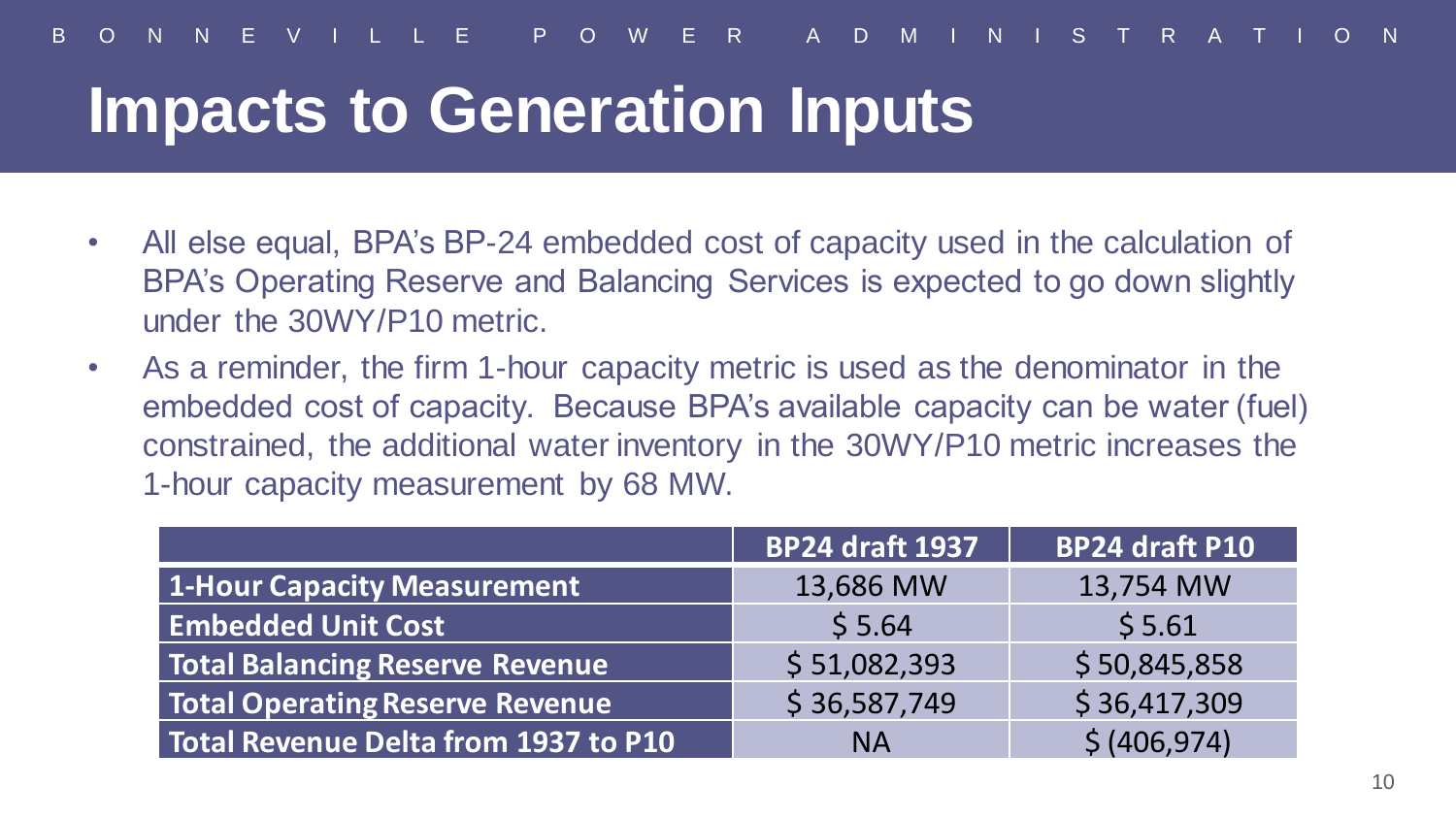### **Impact on Risk**

- The risk evaluation should be based on the best data available, which we believe is the recent 30 year data set.
	- The recent 30WY data set best represents the range of potential outcomes. Using the full historical (80WY) data set would be a less accurate representation of current hydrological risk and result in a biased financial analysis.
- In order to understand how the risk profile changes between the different assumptions, we compared the risk results under the 30WY with P10 firm generation, and the 80WY with 1937 firm generation.
	- A change in the water years used for the Power and Transmission Risk Analysis will result in a change to the estimated probabilities of various positive and negative financial outcomes.
	- Relative to the status quo, the 30WY analysis will result in different probabilities and expected values of the  $C R AC<sup>1</sup>$ , FRP Surcharge<sup>2</sup>, and RDC<sup>3</sup> (collectively, the "Risk Mechanisms") reported in the rate case.
	- The 30WY/P10 approach is not expected to result in any change to the thresholds and other parameters set for the Risk Mechanisms, nor result in a need to add PNRR or other adjustments to meet the Treasury Payment Probability (TPP) Standard.
	- The Risk Mechanisms trigger (take effect) based on end of year actual financial results, not any probabilistic analysis or forecast. This means that the financial reserves uncertainty modeled under the 30 or 80WY analysis does not result in rate adjustments. Instead, rate adjustments are a product of actual financial outcomes.

 $1$  Cost Recovery Adjustment Clause: an upward rate adjustment that is set at \$0 in Financial Reserves for Risk attributed to a business line

<sup>&</sup>lt;sup>2</sup> Financial Reserves Policy Surcharge: an upward rate adjustment that is set at the equivalent of 60 days cash attributed to a business line

<sup>&</sup>lt;sup>3</sup> Reserves Distribution Clause: A mechanism to repurpose Reserves for Risk, set at the equivalent of 120 days cash attributed to a business line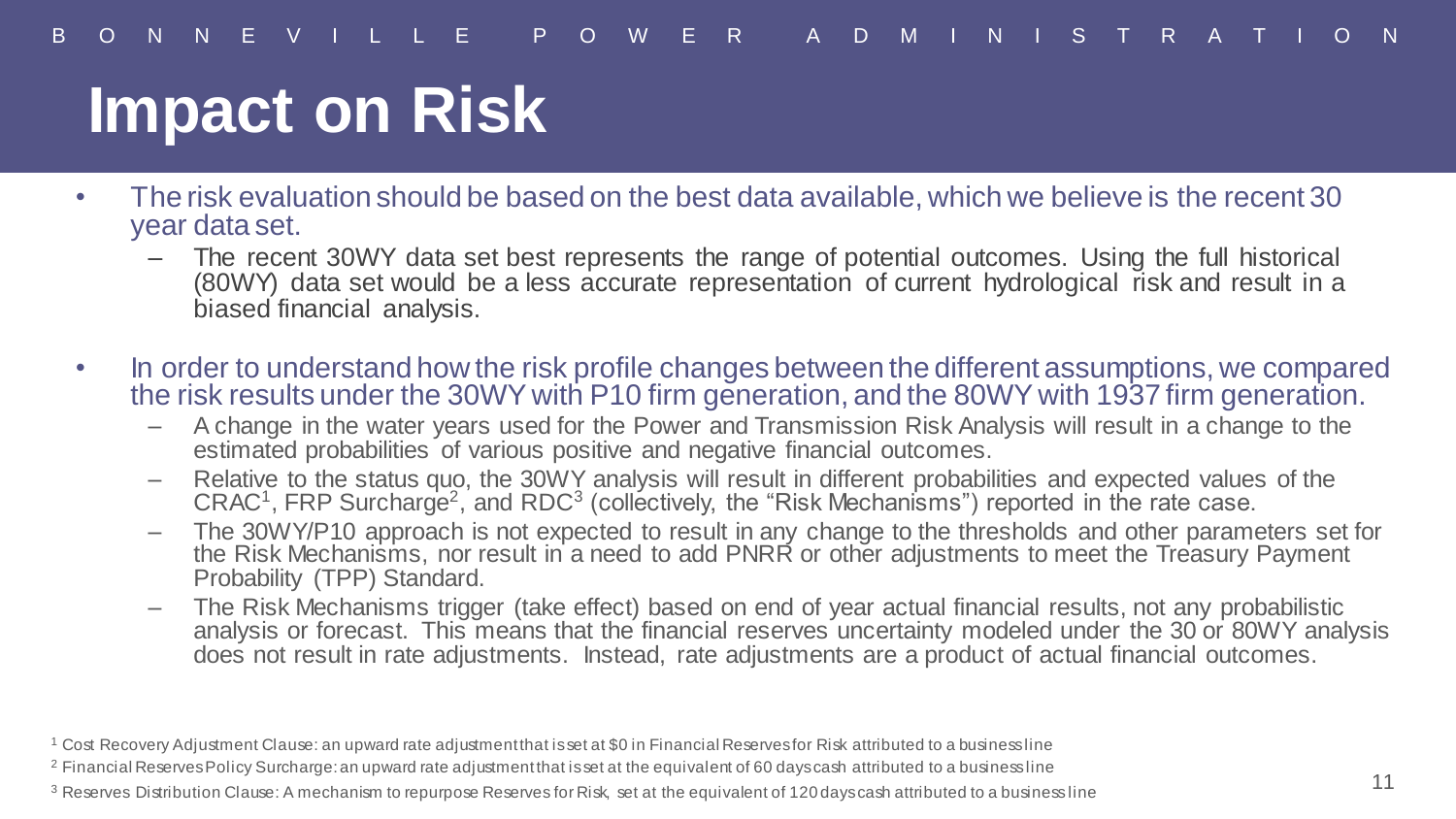- RSO is an acronym for "Requirements Slice Output" (§5.6 of the Slice/Block Contract).
- RSO represents a minimum amount of Slice energy ("Slice Output") each Slice customer must use to meet their net "requirements" load (total retail load, less resources dedicated to load).
- RSO is a monthly volume, based on the minimum of three criteria
	- Critical Slice Amount (Adjusted Annual RHWM Tier 1 System Capability (AART1SC) \* Slice %)
	- Planned Net Requirement (Estimated Load, less resources, less Block)
	- Actual Net Requirement (Actual Load, less resources, less Block)
- The RSO test is a critical provision of the Slice agreement as it justifies the product as a "Requirements" product
	- Otherwise, BPA could not have offered Slice to it's requirements (preference) customers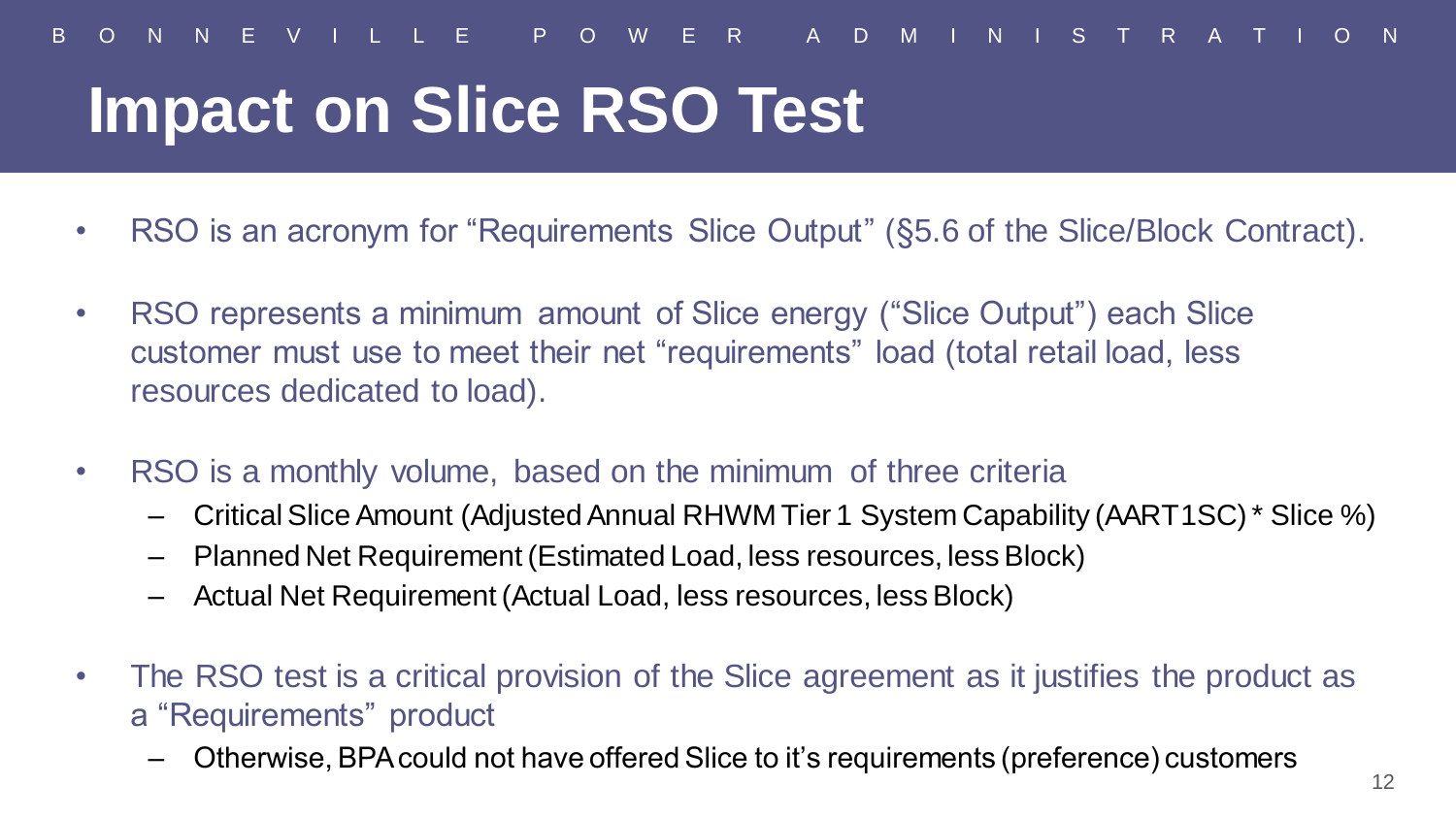- The proposed change indicates the Critical Slice Amount (CSA) will increase by 220 aMW in FY24 and 212 aMW in FY25. This will result in slightly more critical slice and overall slightly less block on an annual basis.
- The proposed change also indicates the T1SFCO and AART1SC will be reshaped across the year, with higher amounts in the Winter through early Spring months and lower amounts in the late Spring through Fall months.
- The RSO Test remains the same. The CSA is one of three criteria used to determine the RSO.
	- BPA has the right to deem a customer to have passed the RSO test, if they fail the strict mathematical test.
	- The deeming language represents acknowledgement that the strict monthly RSO test criteria is too broad and that within-month changes in conditions can make it difficult to pass the test.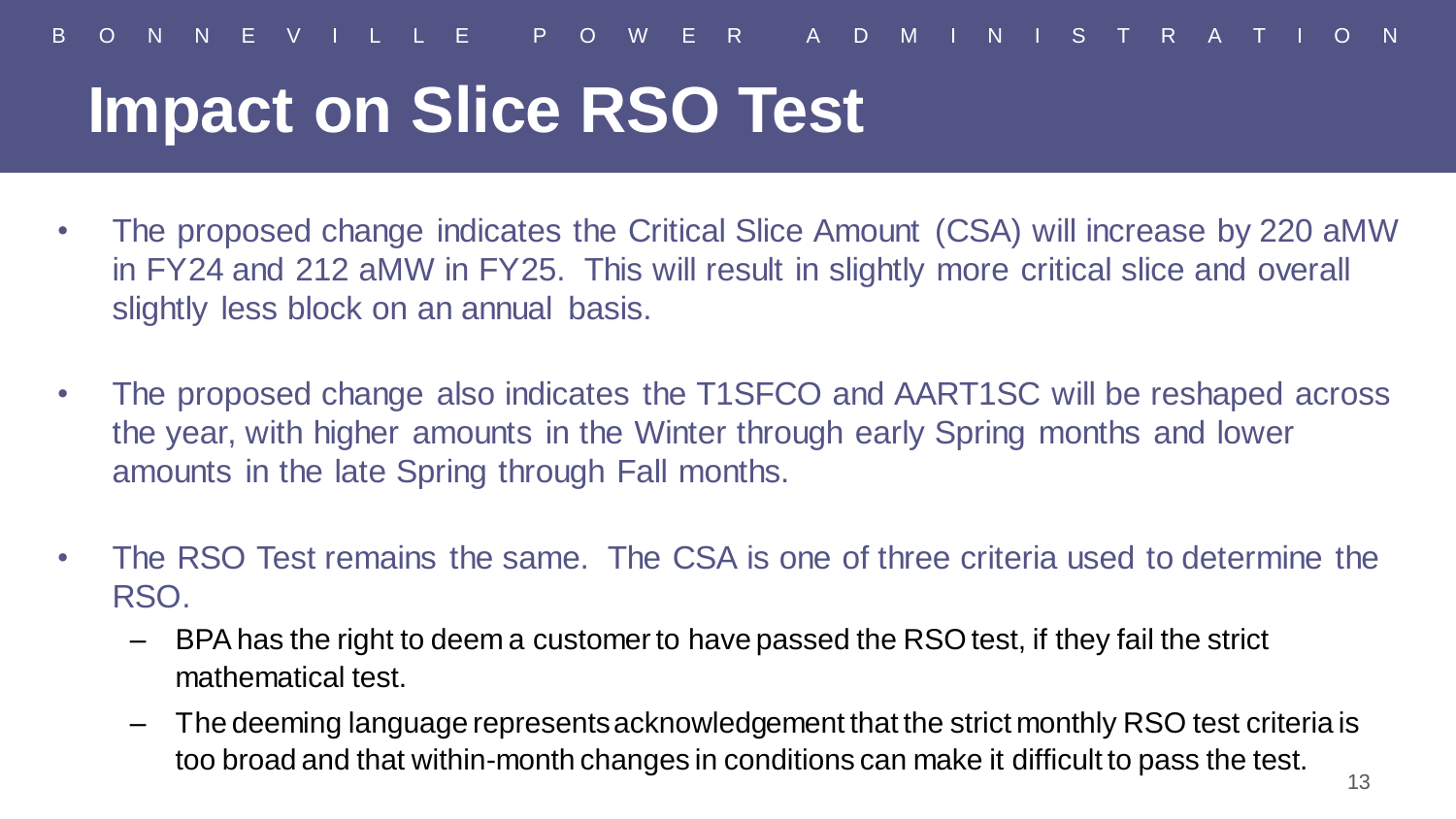- The RSO Deeming Guidance document was developed collaboratively with Slice Customers. While there have been a number of failures of the RSO test, each customer has been deemed to have passed in all cases reviewed, and penalty charges have not been applied.
- Since the beginning of the RD Slice Contract in 2012, there have been 56 RSO Test Failures. Out of the 56 failures, 41 of these failures were by customers with no, or few, dedicated resources.
- The CSA has been one of the RSO Determinants (minimum criteria) in 10 of the RSO test failures, but was not necessarily the cause of these failures.
- The month of November has the highest number of RSO test failures, followed by October, and September. With the reshaping of the T1SFCO and AART1SC due to the proposed methodology, the CSA will decrease in these months. This is expected to reduce the likelihood of CSA as the RSO Determinant for those months, thus reducing the chance of the CSA causing an RSO Test Failure.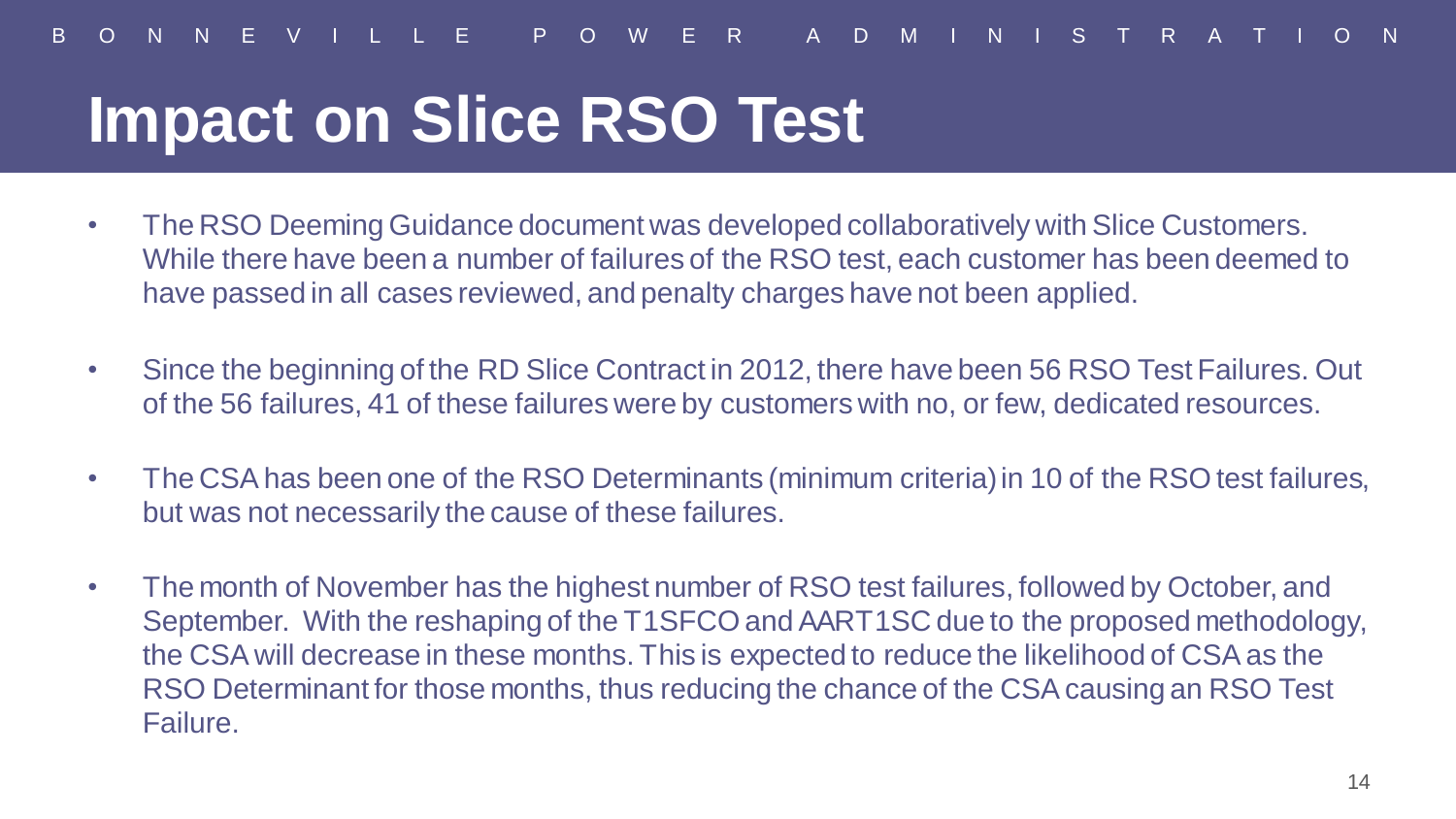

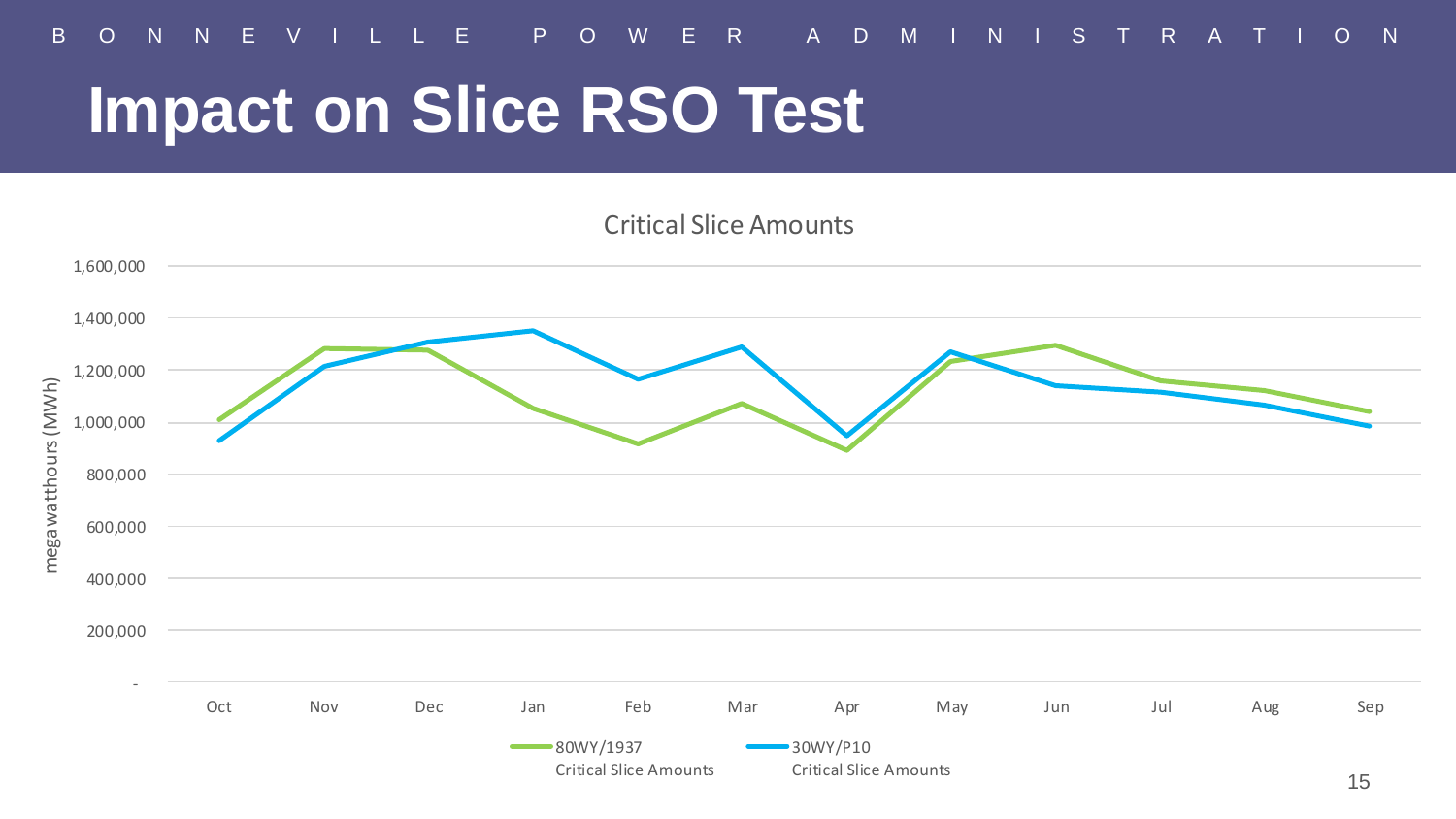# **Follow-up Hydrologic Data Request**

- One customer proposed developing a new, synthetic dataset which would adjust the 90 year streamflow record to current climate signals.
- Although the suggestion is scientifically interesting, the costs would exceed any value in doing this additional analysis.
	- The research would need to be contracted-out and would be expensive (the costs of which would be borne by rate payers).
	- It would take several years to complete: 2-3 years to develop the study, similar to RMJOC-I & II, plus a peer-review process.
	- The synthetic flows would only be estimates of past flows projected onto changing climate.
	- Synthetic flows may still not be enough to keep pace with climate change like a shorter periodof record would.
	- Shorter, 30-year period of record (1989-2018) includes similar inter- and intra-annual hydrologic volatility as the 90-year (1928-2018) record, yet captures the emerging climate signals predicted by RMJOC-II and other studies.